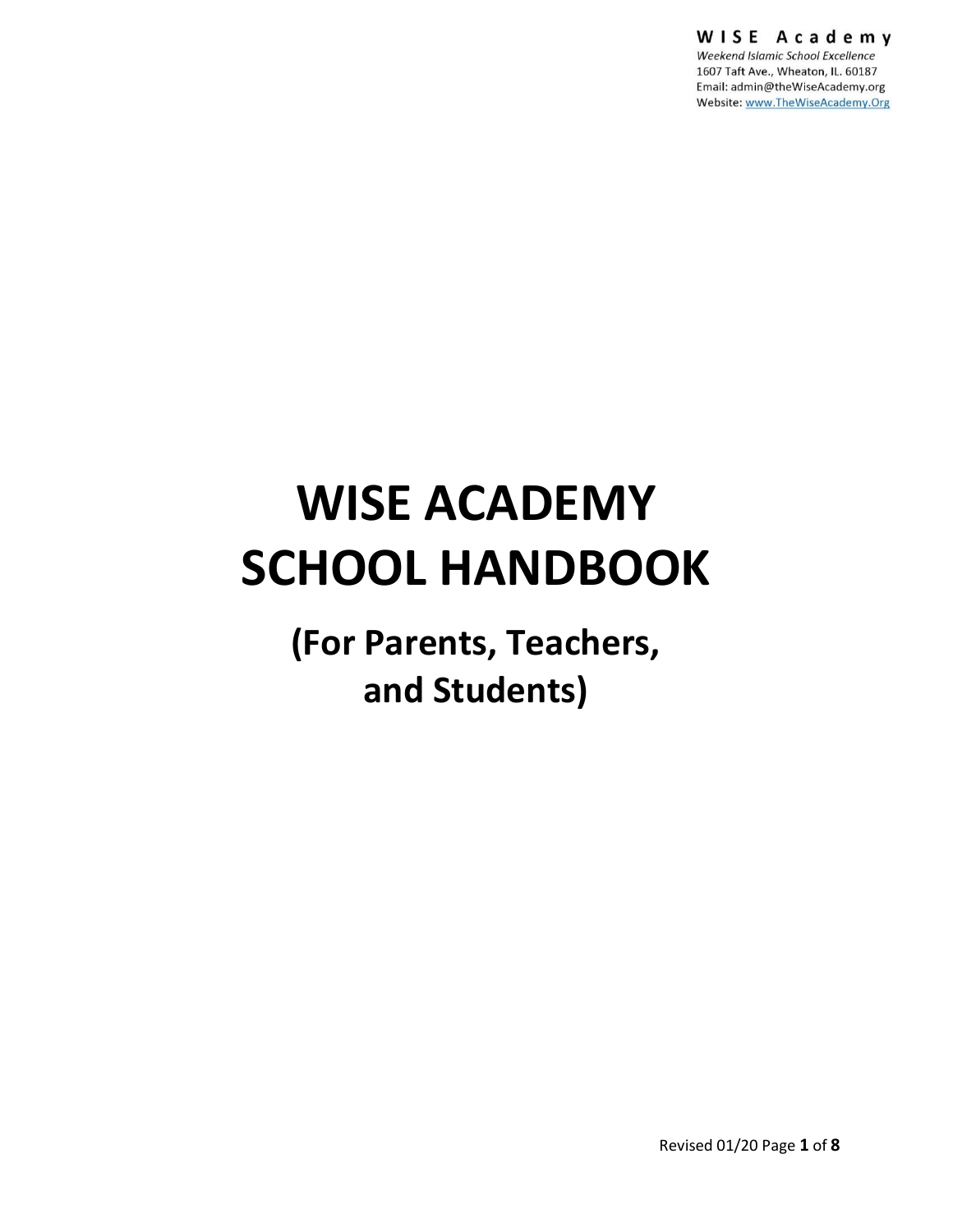WISE Academy Weekend Islamic School Excellence 1607 Taft Ave., Wheaton, IL. 60187 Email: admin@theWiseAcademy.org Website: www.TheWiseAcademy.Org

#### **SCHOOL HANDBOOK**

The purpose of this handbook is to inform parents, students, teachers and teacher's assistants of the policies, procedures,and operations of WISE Academy. It presents information highlighting School policies and guidelines necessary for the academic achievement, safety, welfare, and well-being of our students.

#### **TABLE OF CONTENTS**

SCHOOL VISION SCHOOL TIMINGS ATTENDANCE POLICY TEACHER'S ATTENDANCE TIME-OFF ABSENCE FROM CLASSROOM LATE ARRIVALS SCHOOL CANCELLATION CLASSROOM ENVIRONMENT SCHOOL DISMISSAL FUNDRAISING EXPENSE REIMBURSEMENT PHOTOGRAPHY/VIDEOGRAPHY TEACHER COMMUNICATION GRADING HOMEWORK RE-DOING WORK LATE WORK DISCIPLINE POLICY CELL PHONES FOOD AND DRINKS INCIDENT REPORTING

#### **SCHOOL VISION**

Provide students with an environment where Islamic values based on the Quran and Sunnah of Prophet Muhammad (S) are taught and practiced. Follow a curriculum that helps preserve our students' Muslim identities and provide lessons and activities infused with Islamic values and morals. Help students build strong moral character based on Islamic beliefs and positive behavior.

#### **SCHOOL TIMINGS**

10:00 AM – 1:30 PM Central Standard Time

#### **ATTENDANCE POLICY**

Teachers need to be punctual. The teacher should be ready to welcome students as they arrive for class. Teachers should plan to give themselves enough time to open the classroom, gather supplies and set up before the students walk-in. It is recommended that teachers arrive at least 15 minutes prior to the start of class time.

#### *Student Attendance:*

Take class attendance in the first period, 5 minutes into the class. Any student arriving after class has been in session for 5 minutes, the student must be marked tardy.

● Class attendance will be taken during the first period, 5 minutes into class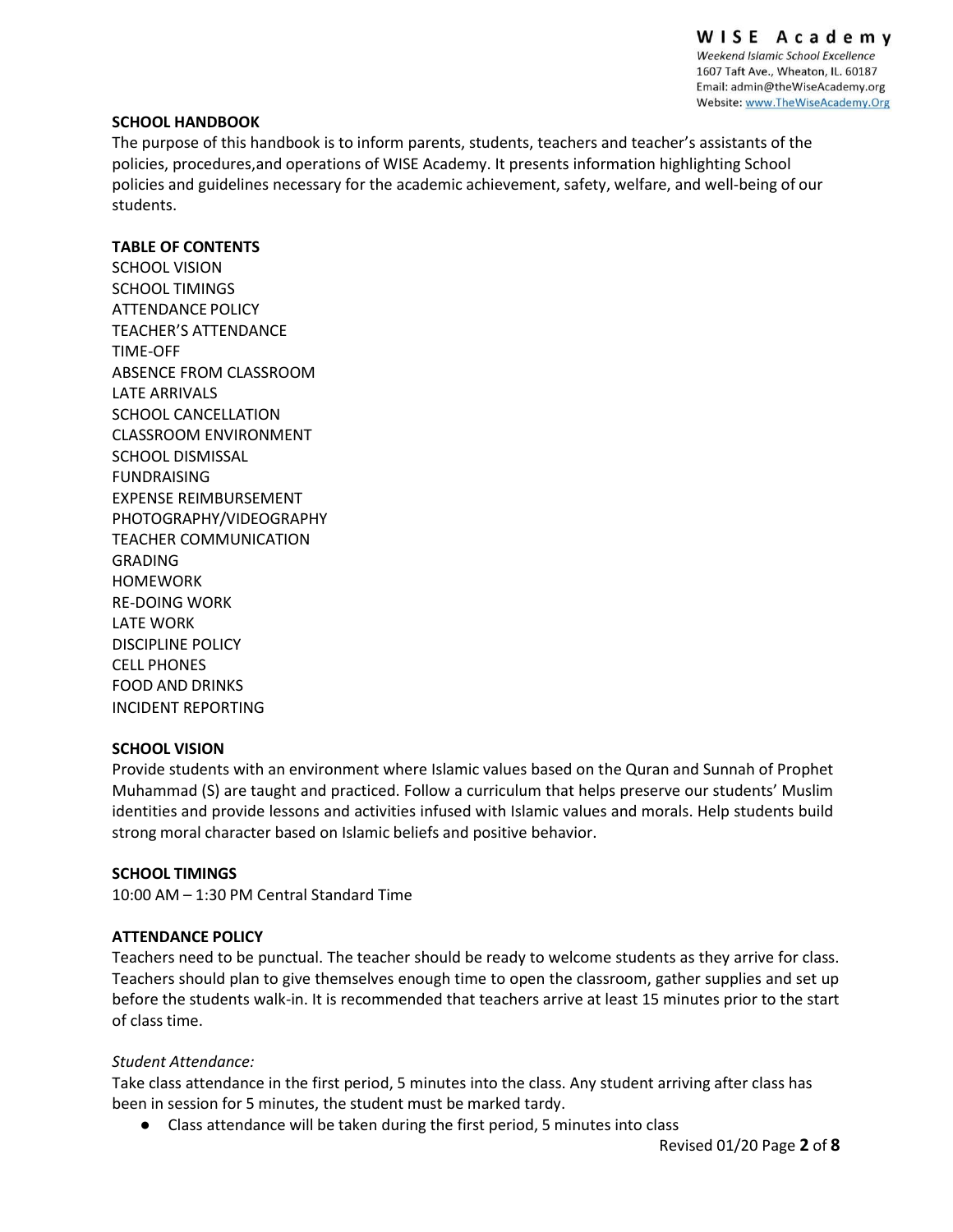- Attendance should be marked in the attendance folder and updated with the office
- Inform the main office of students who have been absent for 3 consecutive weeks

**P -** Present

- **A**  Absent
- **T** Tardy

**E** – Excused (If communication has been submitted by the parents or the administration)

#### **TEACHER'S ATTENDANCE**

It is expected that teachers do their very best to arrive at school 30 minutes prior to their first class start time. The 30 minutes prior to class start can be used to meet with the school principal/vice-principal, other staff, prepare for teaching their lesson plan, make copies, etc. Teachers must report to the office before heading to their classrooms.

#### **TIME-OFF**

Teachers needing time-off should submit a formal request to the principal/vice-principal at least 1 week prior to the date requested off. A detailed lesson plan along with any complementary handouts/worksheets should be emailed to the school office administration. Exceptions will be made in cases of emergencies or illness with proper notification. A teacher's absence for multiple days must be coordinated with the principal/vice-principal.

#### **ABSENCE FROM THE CLASSROOM**

Students should never be left unsupervised. If a teacher must leave the classroom, the substitute teacher or teaching assistant must be present in the class to continue with the lesson plan.

#### **LATE ARRIVALS**

Teacher's arriving late do not set a positive example for students. Late arrival disrupts classroom instruction and is discouraged. If a teacher is running late, it is their responsibility to notify the principal/vice-principal so that they can find appropriate classroom coverage until the teacher arrives.

#### **SCHOOL CANCELATION**

During inclement weather or in emergency situations, priority is the safety and welfare of WISE Academy students and staff. Decisions for school cancellations are based on many factors that include:

- The safety and well-being of students and staff
- Severity of the weather (extreme cold or excessive snow)
- Timing of the weather events
- The ability of cars to travel safely (road conditions)

When school does remain open and there are adverse weather conditions - take your time and use caution driving to ensure that you arrive to school safely. Closure decisions will only be made the night before if conditions are known for certain and warrant closure. Please check your email by 6:30 am on days when there is a possibility of school closing. This allows weather conditions to be monitored overnight to avoid unnecessary closures.

#### **CLASSROOM ENVIRONMENT**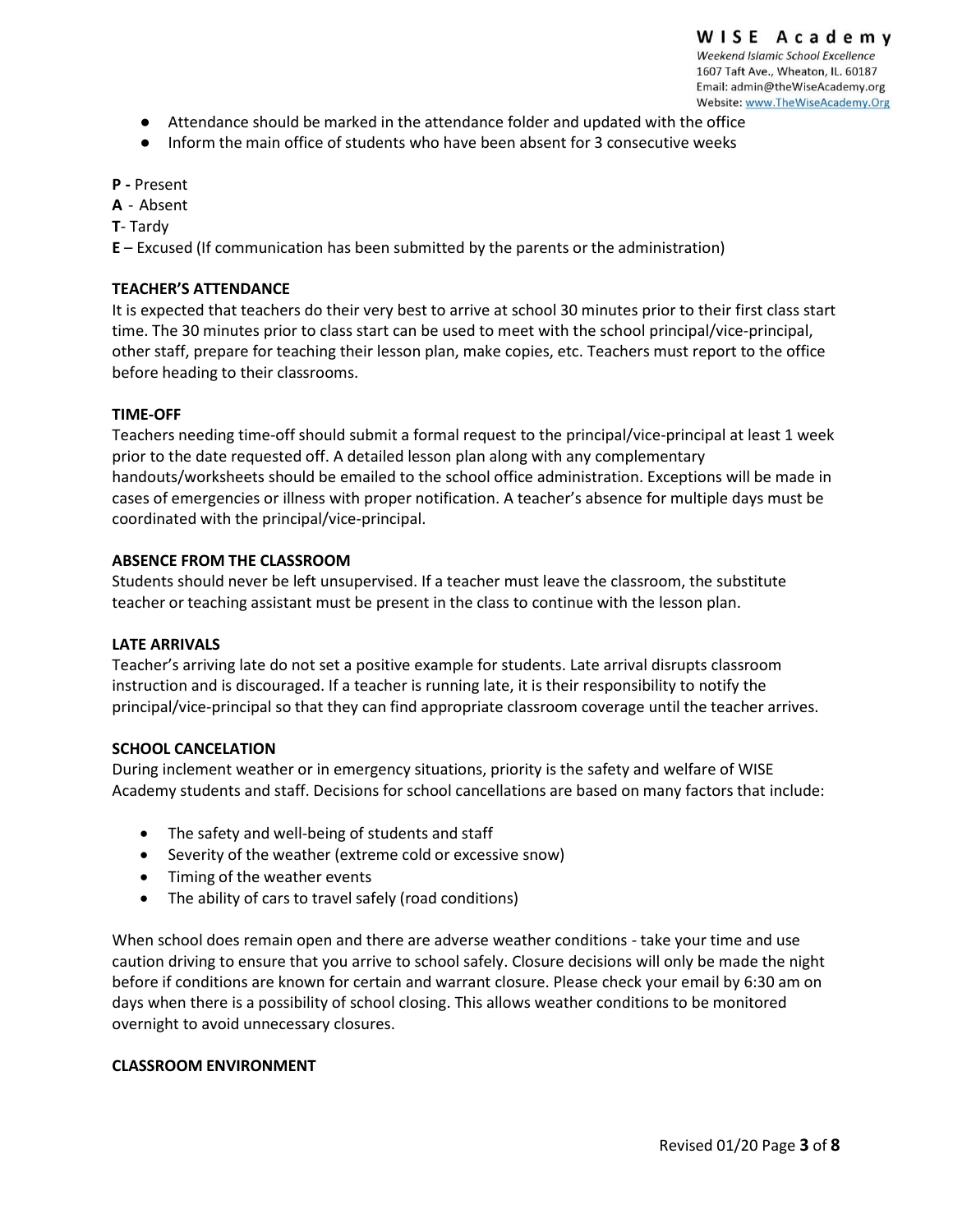It is the teacher's responsibility to come prepared to the classroom with required materials. This helps ensure a productive learning experience and decrease time gathering items or making copies. For lower grades with large class sizes, it is recommended that at least 2 trained adults supervise the classroom.

## **SCHOOL DISMISSAL**

- 1. Students from grades  $1 6$  return to classrooms after Dhur prayer
- 2. Teachers remain in classroom with the students as students leave, ensure they display their badges and are organized into 2 order lines for group  $1 - 30$  and groups  $31 - 60$
- 3. Administration will release classrooms one by one walking out one line to their designated area while the teacher walks the other line to its designated area.
	- a. Groups  $1 30$  will congregate in the building lobby
	- b. Groups 31 60 will congregate in the hallway by the basement
- 4. Additional volunteers will be waiting to further organize the children into their sibling groups
	- a. 1 volunteer will have the walkie talkie to take down numbers as they are called out
	- b. 3 volunteers will help walk the children out as the groups are called and help keep children orderly during the dismissal process
- 5. Parents will line their cars up against the back side of the building and staff will direct the traffic
	- a. Parents must display their children's group number when they pull up
	- b. If the number is not displayed, parents must park and walk-in to be assisted
- 6. Two staff with walkie talkies in each designated area will be responsible for noting the numbers and having the assigned volunteers gather those groups and walk them to the appropriate cars
- 7. 1 volunteer will assist parents that have forgotten their number
	- a. Parents will be given another number and a warning the first time this occurs
- 8. All staff and volunteers will remain in place until all children have been safely dismissed

#### **TEXTBOOK POLICY**

Textbook policies allow for accurate inventory count and help to keep school tuition cost down.

#### **BOOK DISTRIBUTION**

- 1. Beginning of school year, administration receives list of registered students
- 2. Books are packed in bags are labeled with student grades
- 3. Teachers distribute only to the students enrolled in their roster
- 4. If the respective student is absent, please return book bag to administration
- 5. Teacher need to mark out the names when books are distributed
- 6. To avoid mix up and smooth distribution and book count; any book request, book return, book exchange must be noted and communicated to bookkeeper
- 7. Students should immediately label their books with their name & grade

#### **LOST BOOK(S)**

- Each student or the student's parent is responsible for each textbook lost by the student
- For replacement cost of the books the administration.
- Payment for replacement can be made in CASH or a check to the school

#### **BOOK LOAN**

- In the event teachers may need to borrow books for substituting, WISE Academy allows teachers to use textbooks at school only
- If the textbook is not returned, the teacher will be responsible for replacement cost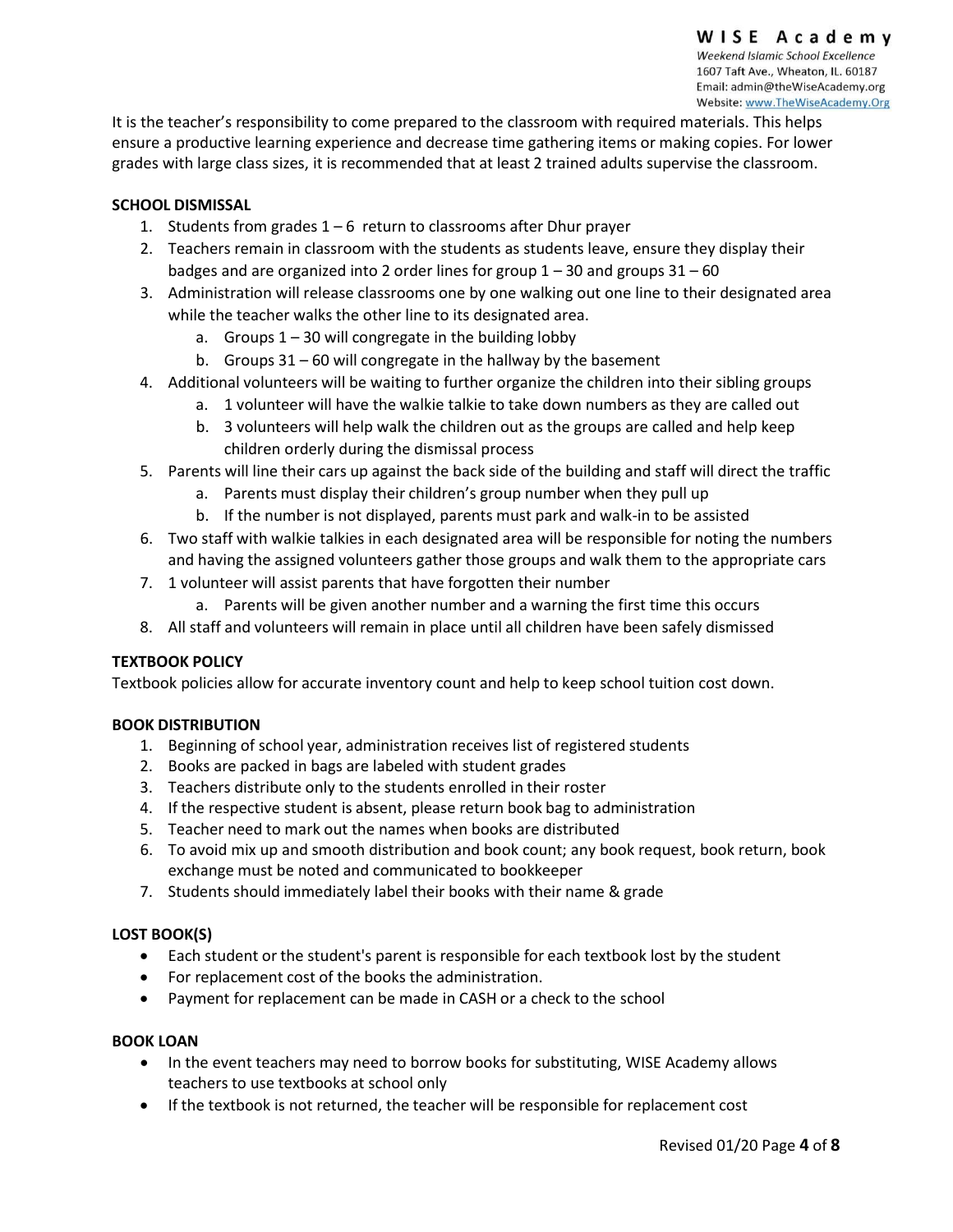- Books cannot be taken from storage without the consent of bookkeeper or the administration
- All staff must see bookkeeper and sign out books from storage for day use
- All barrowed materials will be returned by end of school day to designated spot

#### **FUNDRAISING**

Charitable fundraising during school hours is not permitted unless otherwise approved by the principal/vice-principal.

#### **EXPENSE REIMBURSEMENT**

From time to time, teachers may incur expenses for school related supplies or materials. If expenses become reoccurring or of significant cost teachers will need to seek prior approval from the principal or vice-principal before making a purchase. Teachers may request reimbursement by completing the steps outlined in the WISE Academy Expense Reporting form.

#### **PHOTOGRAPHY/VIDEOGRAPHY**

Teachers may take Islamically appropriate photos or short videos of their classrooms occasionally to share with parents via secure email only. Teachers may not post photos/videos on social media without consent of school administration.

#### **TEACHER COMMUNICATION**

Teachers should establish good email communications with parents / students. Teachers are encouraged to keep parents up to date with their child's academic progress. The teacher must provide regular updates via school management system informing parents of class content, assignments, upcoming quizzes/exams and other activities. It is the teacher's responsibility to keep the parents abreast of student's academic performance.

#### **GRADING**

Follow the curriculum – if a teacher falls behind – they should talk to the principal/vice-principal for help. All assignments, class projects, and quizzes need to be very clear to the students and parents.

Encourage parents to check for completion and accuracy before homework is turned in to the teacher. In case of any absence, the teacher should provide makeup assignments to the student.

- DO NOT assign oral homework. Please send out homework by Tuesday of each week.
- NO Oral quizzes. All quizzes should be written Except Surah memorization and P-KG / KG grades.

Prepare your quiz ahead of time and leave a copy in the office. Teachers should prepare a study guide for midterms and final exams ahead of time. Please update your 'Grade sheets' with the Quiz and Homework scores regularly in school software system.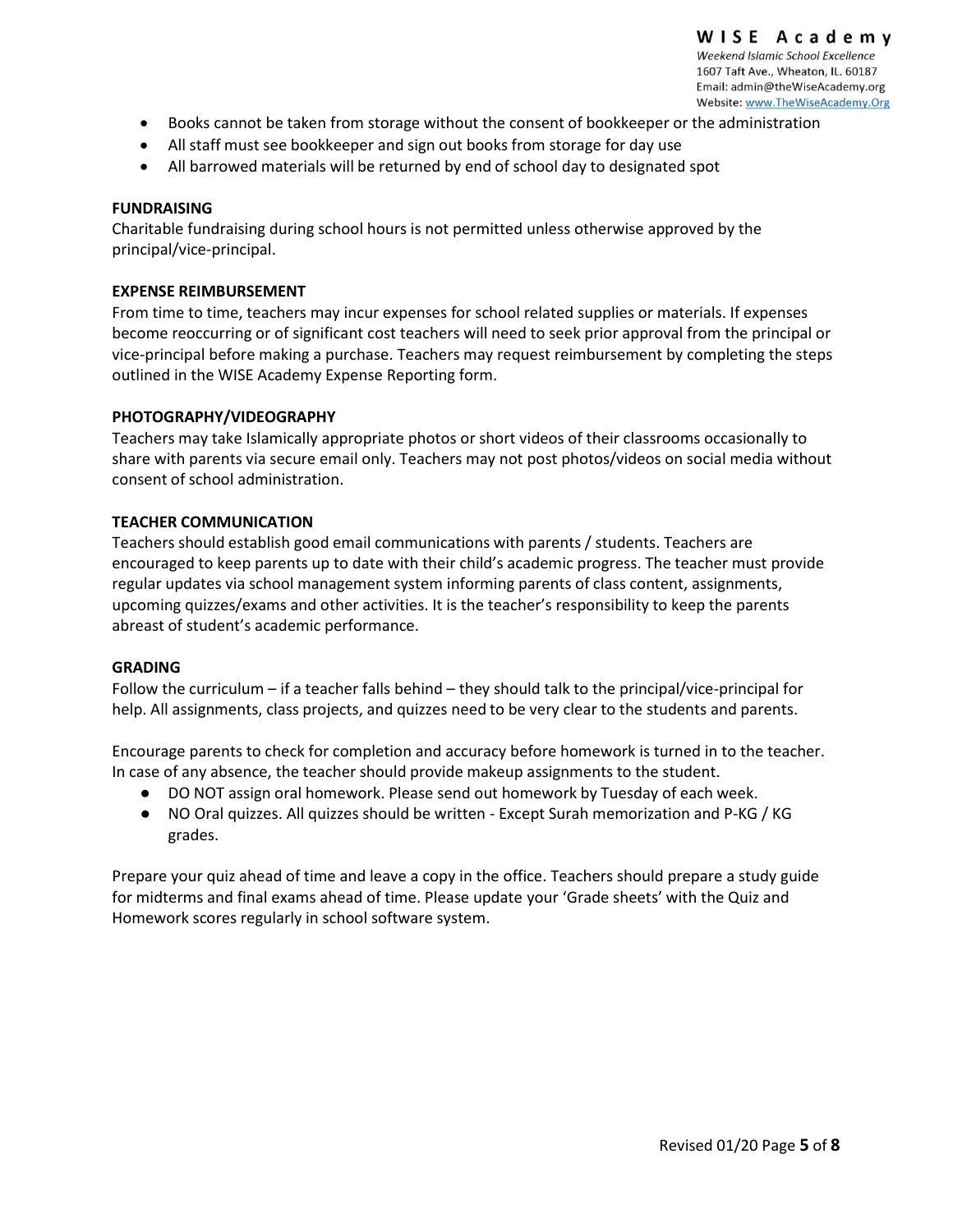# WISE Academy

Weekend Islamic School Excellence 1607 Taft Ave., Wheaton, IL. 60187 Email: admin@theWiseAcademy.org Website: www.TheWiseAcademy.Org

# **Student Grade Breakdown**

| oluuciil oruuc preunuowii |                    |                                                     |            |  |
|---------------------------|--------------------|-----------------------------------------------------|------------|--|
|                           | Wt.                | Each subject has a designated grade sheet and point |            |  |
| <b>Subject</b>            | <b>Percentages</b> | system to assign appropriate points                 |            |  |
| <b>Quranic Studies</b>    | 100%               | <b>Letter Grade</b>                                 | Percentage |  |
| Attendance                | 5%                 | A                                                   | 90%-100%   |  |
| <b>Memorization HW</b>    | 50%                | B                                                   | 80%-89%    |  |
| Quizzes/Projects          | 25%                | C                                                   | 70%-79%    |  |
| Midterm & Final           | 20%                | D                                                   | 60%-69%    |  |
| <b>Islamic Studies</b>    | 100%               | F                                                   | 0%-59%     |  |
| Attendance                | 5%                 |                                                     |            |  |
| In-Class Work             | 50%                |                                                     |            |  |
| Quizzes/Projects          | 25%                |                                                     |            |  |
| Midterm & Final           | 20%                |                                                     |            |  |
| <b>Sunnah in Action</b>   | 100%               |                                                     |            |  |
| Attendance                | 5%                 |                                                     |            |  |
| In-Class Work             | 75%                |                                                     |            |  |
| <b>Final Project</b>      | 20%                |                                                     |            |  |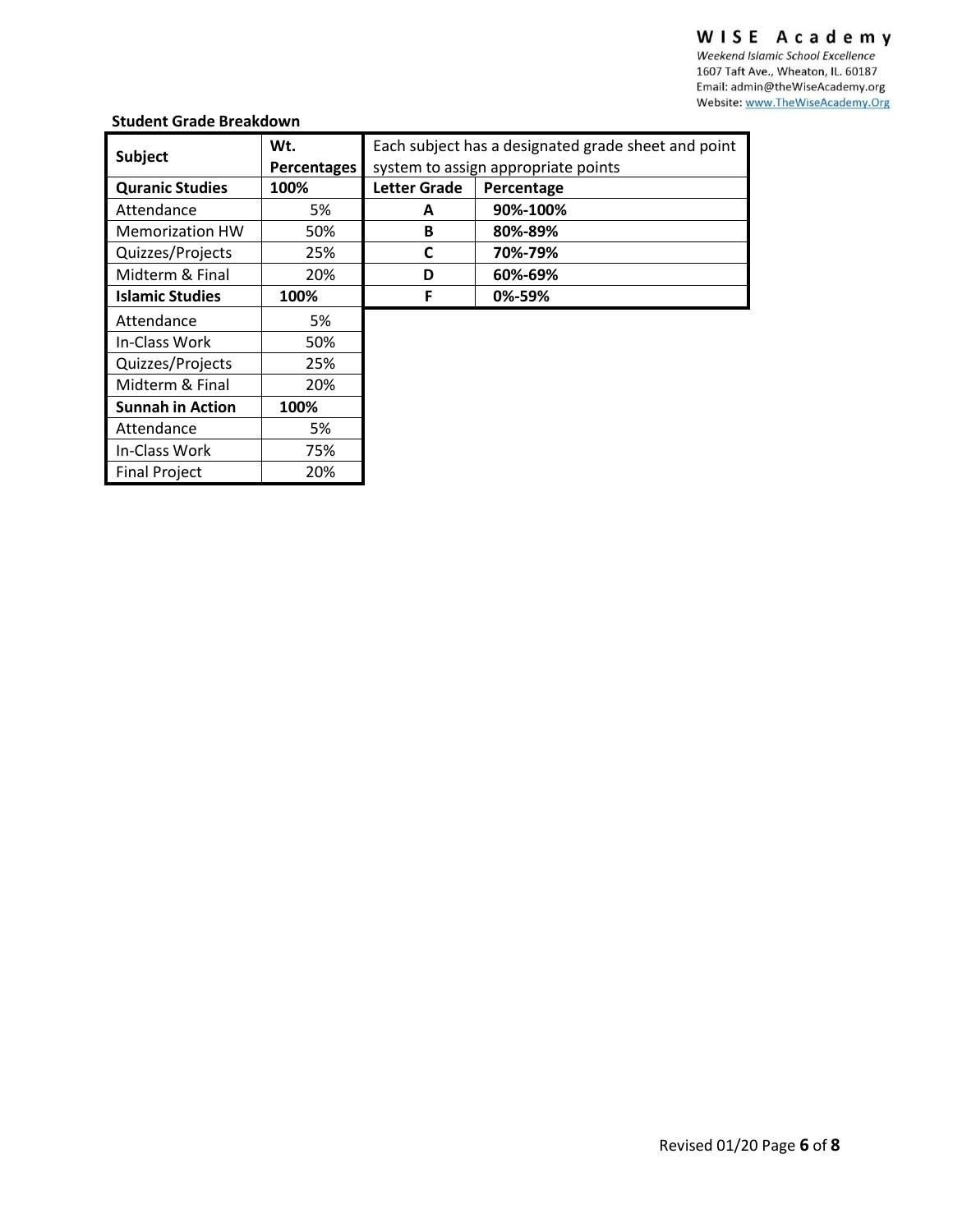#### **HOMEWORK**

Homework is never given to students so they can learn the material the first time around. Solid learning should be achieved before the first homework assignment is uttered. Homework is given for students to practice, reinforce, and extend what they already know. Homework is what we do to learn the content, practice the skills, and meet the standards. The routes taken to mastery will vary from student to student, but the important and honest testimony comes at the end of the learning: What has the student learned as a result of his/her participation in this class?

#### **RE-DOING WORK**

The following policies are in place to outline the process for students to participate in assessment/activity retakes:

- Teacher coordinates either formal or informal retake with students individually to determine changes in proficiency level or Student makes formal request to teacher for retake assessment
- Teacher approves request if evidence supports student has tried to prepare for assessment
- Teacher proctors retake exam at a set date and time
- Teacher communicates a parent notification of re-take provided

#### **LATE WORK**

- It is per the teacher's discretion to accept/reject student late work.
- If the student was absent and unaware of an assignment, he/she should be given the opportunity to turn in late work for full credit
- A teacher may determine to reduce or deduct points on a late assignment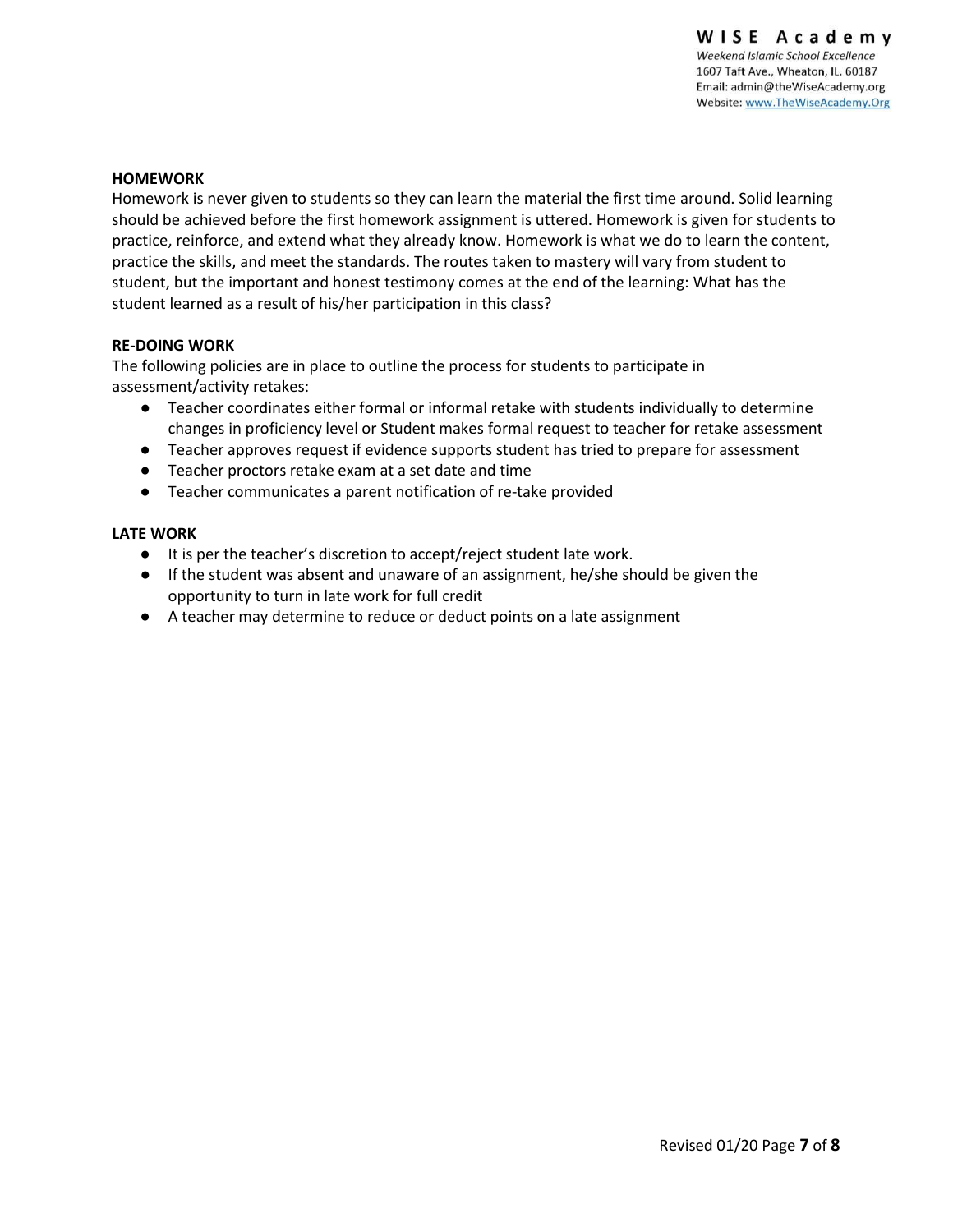#### **DISCIPLINE POLICY**

WISE Academy disciplinary actions are meant to create a positive classroom environment. These begin with the teacher taking proactive steps throughout the day to for teachers to build rapport with students all the way through corrective measures, as deemed appropriate. Therefore, this policy will cover both proactive and reactive measures involved with classroom discipline.

#### **Teachers:**

- 1) Be prepared for class each week.
- 2) Establish clear and accomplishable expectations per lesson.
- 3) Communicate rules and expectations to their students periodically throughout the day.
- 4) Deliver praise to students when they are engaged, following the rules, and doing good work.
- 5) Use a multi-modal, creative approach to teaching concepts.
- 6) Stay engaged with students every moment during class time.
- 7) Use language that connects with their students.
- 8) Make reasonable accommodations for students appropriate per context.
- 9) Keep students on track. If they start getting off-task, try to redirect and shape behavior.
- 10) Ask for help by reaching out to the Principal/ Vice Principal if inappropriate behavior persists in their classroom despite employing the above classroom management strategies.
- 11) If disciplinary action is required, respond in a calm, merciful manner and follow protocol.

#### **Students**:

- 1) Listen to the teacher.
- 2) Respect their elders and classmates.
- 3) Give it their best!

The following behavior will result in some form of disciplinary action:

- 1) Physical aggression: Biting, hitting, pushing, scratching, throwing objects at others
- 2) Verbal aggression: Yelling, threatening, screaming, using foul language.
- 3) Property destruction: Intentionally damaging classroom material, ripping, writing on classroom walls, bulletin boards, showcased classroom projects

#### **Disciplinary measures:**

- 1) Redirection: The classroom teacher will first try to redirect students to their work using a calm, yet firm approach. S/he will employ shaping procedures, finding opportunities to reinforce appropriate behavior until students are back on track.
- 2) Classroom Arrangement: The classroom teacher will move students to different areas of the classroom if they are instigating one another.
- 3) Warning: A verbal warning will be issued by the classroom teacher instructing the student that one more incident will result in a visit with the principal.
- 4) Visit with Principal: After this initial warning, the student may be sent to the office for a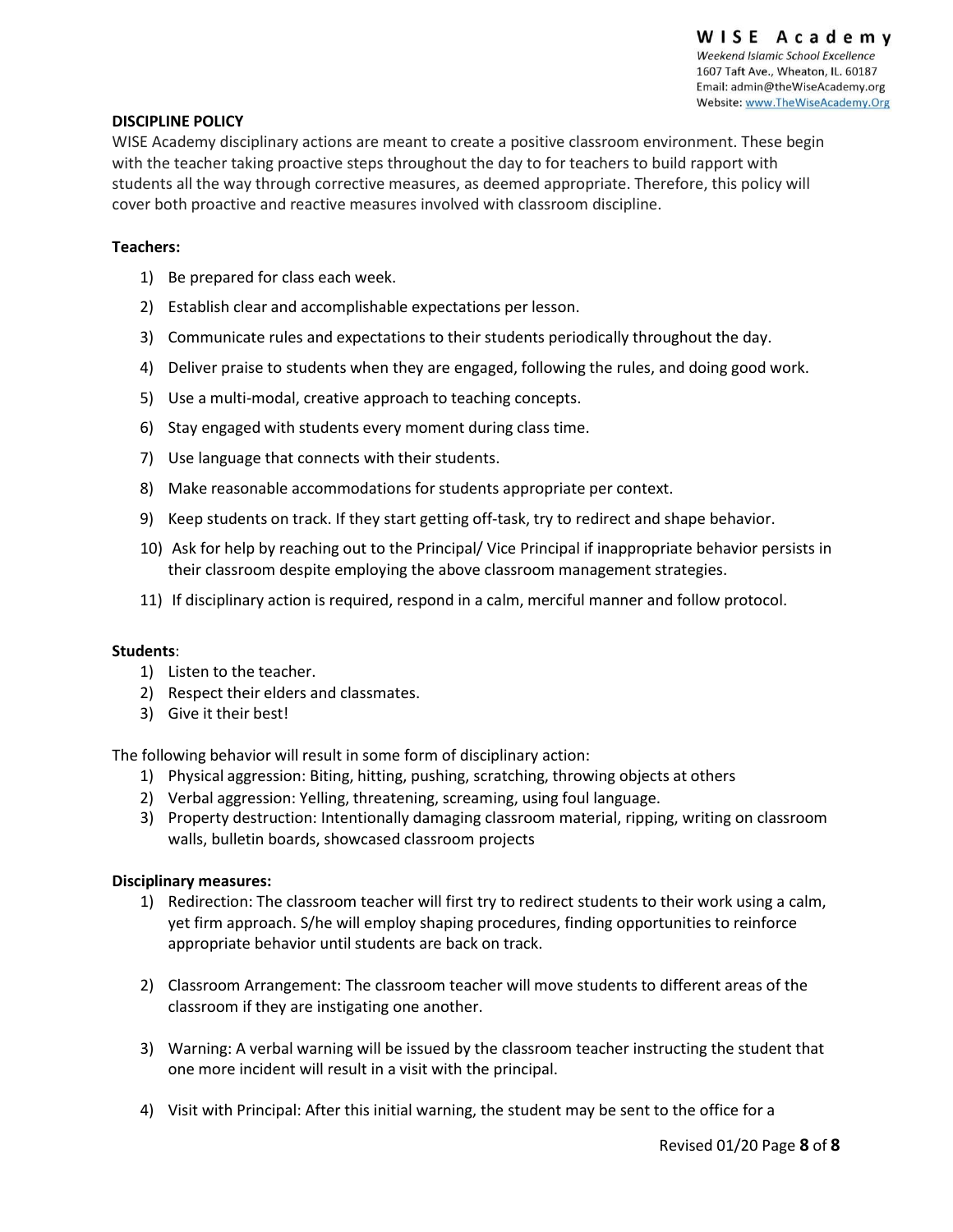conversation with the principal. The principal will then make the judgment whether the parents of the student needs to be informed on the spot or if a message or phone call home is in order.

- 5) If the inappropriate behavior persists, the teacher and principal will collaborate with the Discipline Team to determine an individualized plan with specific proactive and reactive procedures to help the student succeed in the classroom. A behavior plan for the student will consist of periodic classroom observations, data collection on antecedents and consequences of the inappropriate behavior, function-based interventions, and additional teacher training.
- 6) All visits to the Principal's office will be added to the student's records and will be evaluated to make any future decisions regarding the student's placement at WISE Academy.

## **CELL PHONES**

Students are not permitted to use cell phones while at school unless given permission by the teacher. Teachers will confiscate cell phones after a verbal warning has been issued. The student can receive the cell phone at the end of the day. If there is a repeated occurrence with the same student then, the cell phone is confiscated and returned to the parent who is notified of the situation.

## **FOOD AND DRINKS**

Food and snacks are provided to School faculty as a courtesy for their service. All faculty taking advantage of complimentary food and snacks should be mindful of the following: Food and drinks are to be served **ONLY** in kitchen or lounge. Food and drinks are **NOT** allowed in prayer hall, library, or classrooms. Food should not be consumed in front of the children.

- Snack inventory is managed by school volunteers bi-weekly
- Administration should be informed when 1 week of snacks remain so they can be replenished

#### **INCIDENT/ISSUE REPORT**

All in class and outdoor accidents/incidents needs to be reported to administration and documented.

# **ACKNOWLEDGMENT AND RECEIPT**

I have received a copy of the Teacher's Handbook. The teacher's Handbook contains important information about WISE Academy. Since the information, policies, and benefits described herein are subject to change at any time, I acknowledge that revisions to the handbook may occur. All such changes will generally be communicated through official notices, and I understand that revised information may supersede, modify, or eliminate existing policies. Only the Principal has the ability to adopt any revisions to the policies in this handbook. I have read the handbook in its entirety, and I understand that I may ask any questions concerning the handbook. I accept the terms of the handbook. I also understand that it is my responsibility to comply with the policies contained in this handbook, and any revisions made to it.

| <b>Teacher Signature</b> |      | <b>Parent Signature</b>   |
|--------------------------|------|---------------------------|
| <b>Print Name</b>        | Date | <b>Print Name</b>         |
|                          |      | Date                      |
|                          |      | Revised 01/20 Page 9 of 8 |